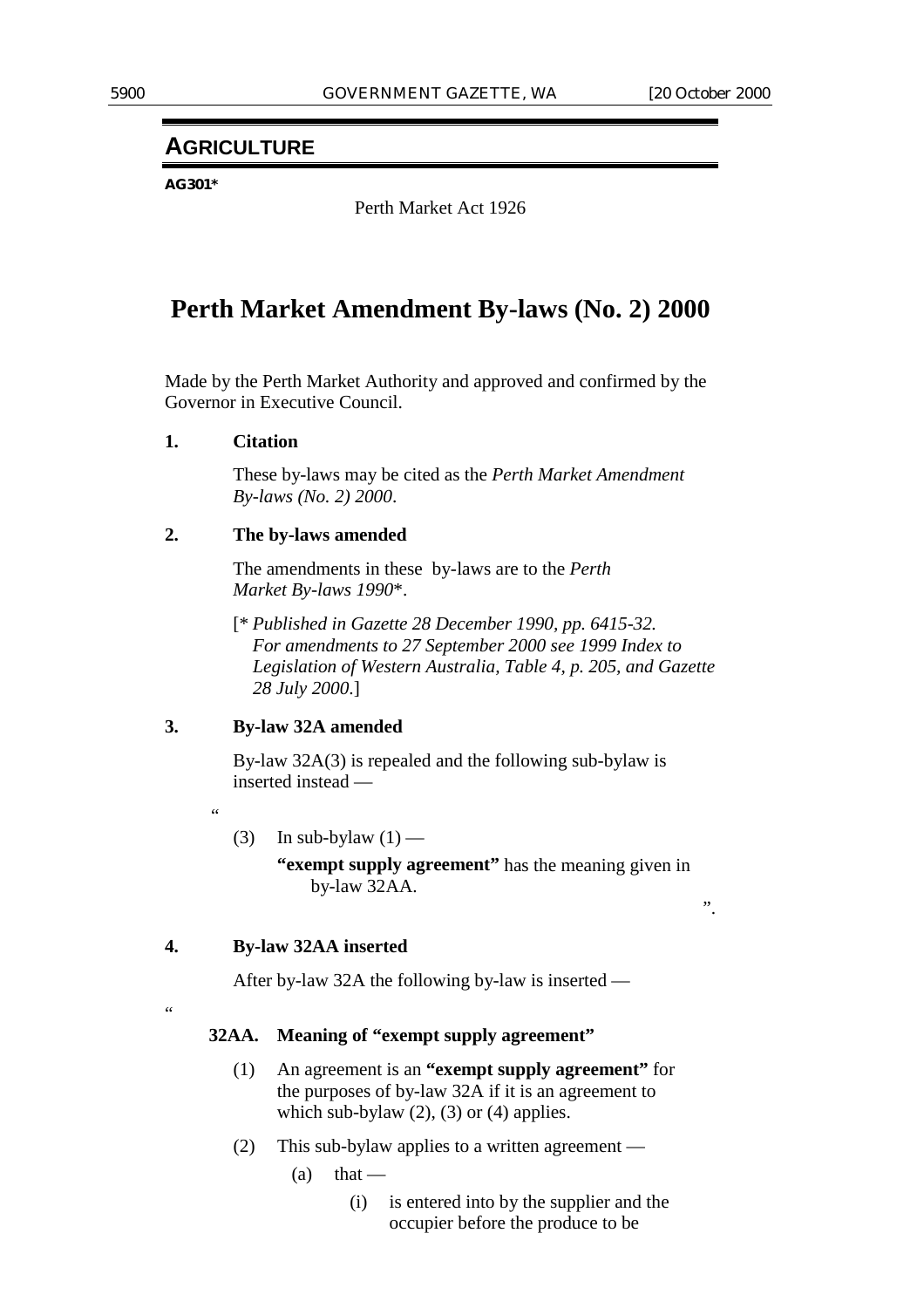supplied under the agreement leaves the premises of the supplier; and

- (ii) except as provided for in paragraph (b), is not subsequently varied;
- (b) that specifies the price for the produce, the circumstances in which the price may be varied and the terms of payment of the price; and
- (c) under which the produce becomes the property of the occupier.
- (3) This sub-bylaw applies to an agreement for the supply to an occupier of prescribed produce that has been sold to the supplier.
- (4) This sub-bylaw applies to an agreement for the supply to an occupier of prescribed produce from outside Western Australia.

## **5. By-law 32B amended**

- (1) By-law 32B(2) and (3) are repealed.
- (2) By-law 32B(4) is amended as follows:
	- (a) by deleting "an occupier sells prescribed produce, the occupier" and inserting instead —
	- .<br>.

the end of the period mentioned in paragraph (a), an occupier who sells prescribed produce

(b) in paragraph (a), by deleting "date on" and inserting instead —

" period of not more than 3 days within ";

- (c) after paragraph (a), by deleting "and";
- (d) in paragraph (b)(i) after "total amount", by inserting —

(excluding any amount paid or payable for interstate or overseas freight)

(3) By-law 32B(6) is amended as follows:

 $\cdots$  ; and ":

.<br>ده

- (a) after "written agreement,", by inserting
	- and subject to sub-bylaw  $(6a)$ , ";
- (b) at the end of paragraph (a), by deleting "and";
- (c) at the end of paragraph (b), by deleting the full stop and inserting instead —

".

";

".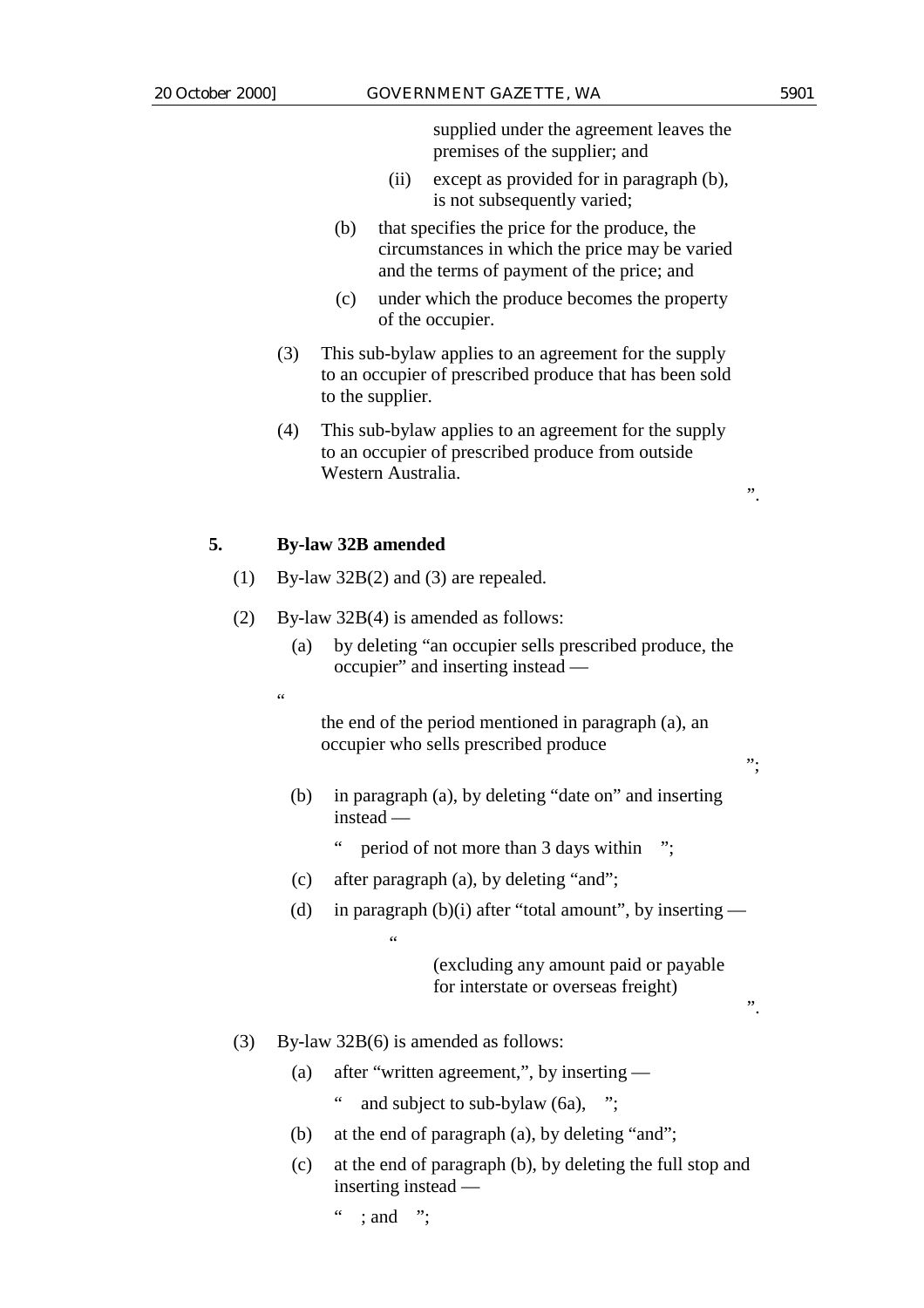".

".

".

".

".

(d) by inserting the following paragraph —

- (c) the quantity, grade, size and variety of any produce that —
	- (i) formed part of the same consignment of produce supplied by the supplier; and
	- (ii) has not been sold.
- (4) After by-law 32B(6) the following sub-bylaw is inserted
	- (6a) In complying with sub-bylaw (6), an occupier is not required to give information relating to the grade, size or variety of produce that is more detailed than the information relating to those matters given by the supplier when supplying the produce.
- (5) By-law 32B(7) is amended by deleting "an occupier sells prescribed produce, the occupier" and inserting instead
	- the end of the period mentioned in sub-bylaw  $(4)(a)$ , an occupier who sells prescribed produce
- (6) By-law 32B(7)(b) is amended by deleting "the quantity, grade, size and variety" and inserting instead —
	- " an accurate description ".

## **6. By-law 32C amended**

 $\epsilon$ 

<u>،</u>

"

- (1) By-law 32C(1) is amended as follows:
	- (a) by deleting "lesser";
	- (b) by deleting "an occupier sells an item of prescribed produce, the occupier" and inserting instead —
	- .<br>د د

"

the end of the period mentioned in by-law  $32B(4)(a)$ , an occupier who sells an item of prescribed produce

- (2) After by-law  $32C(1)$  the following sub-bylaw is inserted
	- (1a) If a period of more than 21 days is agreed by the occupier and the supplier under sub-bylaw (1), the supplier is to provide a signature in the agreement at the place where the period is specified.